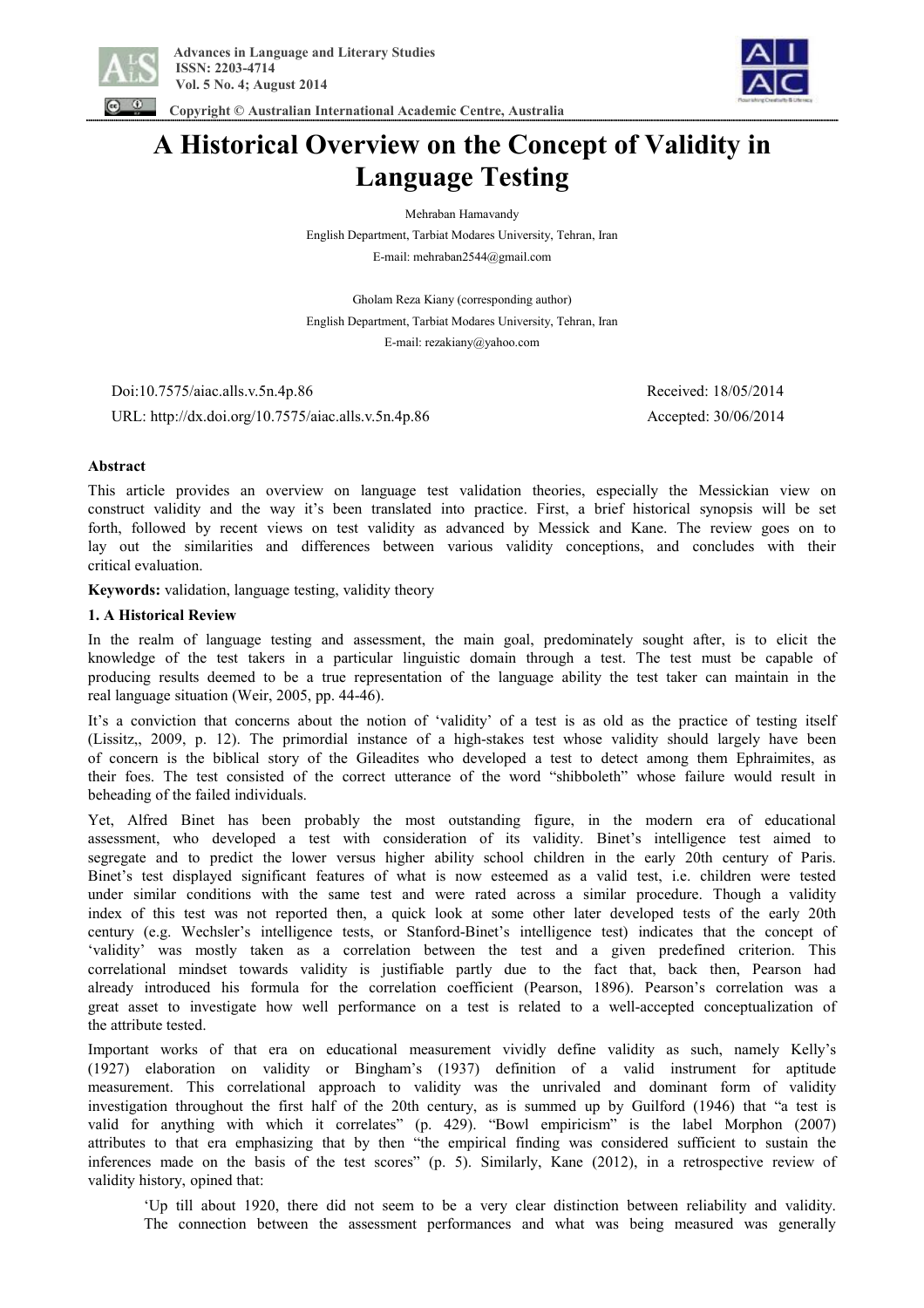taken for granted, and the main concern was with the precision and cohesion of the measurements'  $(p.5)$ .

Yet it didn't take long before criterion-oriented way of validity investigation saw dissatisfaction among psyco-metricians. Rulon (1946), for instance, argued that having merely a criterion-based view on validity may ignore many other significant dimensions of a test and its use. In an achievement test, for instance, he believed there should be:

". . . two general ways of asking about the validity. The first is, are the materials on this test, and the processes called for on these materials, the same things and processes we are trying to teach children? The other is, if they are not, do we have evidence that scores on this test go hand in hand with those we would obtain with a test about which the answers to our first questions were in the affirmative? Thus we see that the direct observation of the things and processes which are the aims of instruction is the final proof of validity, as compared to the correlation coefficient of validity, which is at best secondary" (p. 292).

In a similar vein, in their seminal article Cronbach & Meehl (1955) inveighed overreliance on the criterion-related validity as the (then) major form of test validity investigation claiming that "the asymmetry between the test and the so-designated criterion arises only because the terminology of predictive validity has become a commonplace in test analysis" (p. 4).

In the beginning of the second half of the 20th century the American Psychological Association (APA) attempted to provide a convergence on the terminology of validity and bring forth consensus on the issue by providing the Technical Recommendations for Psychological Tests and Diagnostic Techniques: A Preliminary Proposal (APA, 1952). In the proposal, four "categories" of validity were introduced, namely predictive validity, status validity, content validity, and congruent validity (p. 24). In later definitions of validity the four "categories" of validity were transformed to "types" or "attributes" of validity. Also the terms "construct validity" and "concurrent validity" were substituted for "congruent validity" and "status validity", respectively. The two influential figures who later revised and tried to disambiguate the concept of "construct validity" were Lee Cronbach and Paul Meehl. They asserted that:

"Construct validation is involved whenever a test is to be interpreted as a measure of some attribute or quality which is not 'operationally defined.' The problem faced by the investigator is what constructs account for variance in test performance?" (Cronbach and Meehl, 1955, p. 282)

In other words, they tried to redefine the earlier notion and application of construct validity by laying out their definition of the issue that "construct validation takes place when an investigator believes that his instrument reflects a particular construct, to which are attached certain meanings" (ibid, p.9).

In later revisions of APA, predictive and concurrent validity were merged to form "criterion-related" validity, an effort to ease the terminological perplexity. Thus it was hoped that by providing a tripartite typology of validity, it would be more convenient for researchers to scientifically investigate the degree of validity of a test and be able to discuss the test scores' proposed interpretations more justifiably.

Through these terminological modifications, codification of new concepts and introduction to new trends in validation research it was hoped to come up with an all-inclusive, comprehensive framework which was capable of covering the requirements of a quality based research endeavor in psychometrics. Yet the scientific community felt dissatisfied and brought into question the earlier typologies. Angoff (1988), for example, opined that "... construct validity as conceived by Cronbach and Meehl cannot be expressed as a single coefficient. Construct validation is a process, not a procedure; and it requires many lines of evidence, not all of them quantitative" (p. 26). Recently, Davies et al (2003) in a retrospective book chapter maintained that early notions of validity lacked harmony and coherence and thus "each approach in the classical tradition had failings…also classical validity studies looked in different and unrelated directions" (p.799).

Therefore, the time seemed right for a paradigm shift in validity theory and validation studies. In 1989, Schmitt defined construct validity as "the degree to which certain explanatory psychological concepts or constructs account for performance on a test" (p. 332). Similarly Binning and Barrett (1989) put their emphasis on defining validity as a unitary concept. They articulated that all inferences made from a test should be conceived from a unitary perspective. But undoubtedly it was Messick (1989) who shifted the validation paradigm and laid the ground for a unitary vision of validity in his groundbreaking book chapter on validation.

## **2. Messick's Unitary Hypothesis of Validity**

A fully psychometrical approach to validation was prevalent within the realm of educational measurement well up to the end of the 1970s. As stated earlier, validity was dissected into several sub-domains and was investigated accordingly. Though at times some voices defied this fashion of validity conceptualization, they were not received glamorously. For instance, Cureton (1951) criticized the earlier notion of validity on the grounds that a single score attached to a test as its validity index doesn't fully represent its nature. Instead he considered validity as a must-be-adapted concept which should embody attention to the way a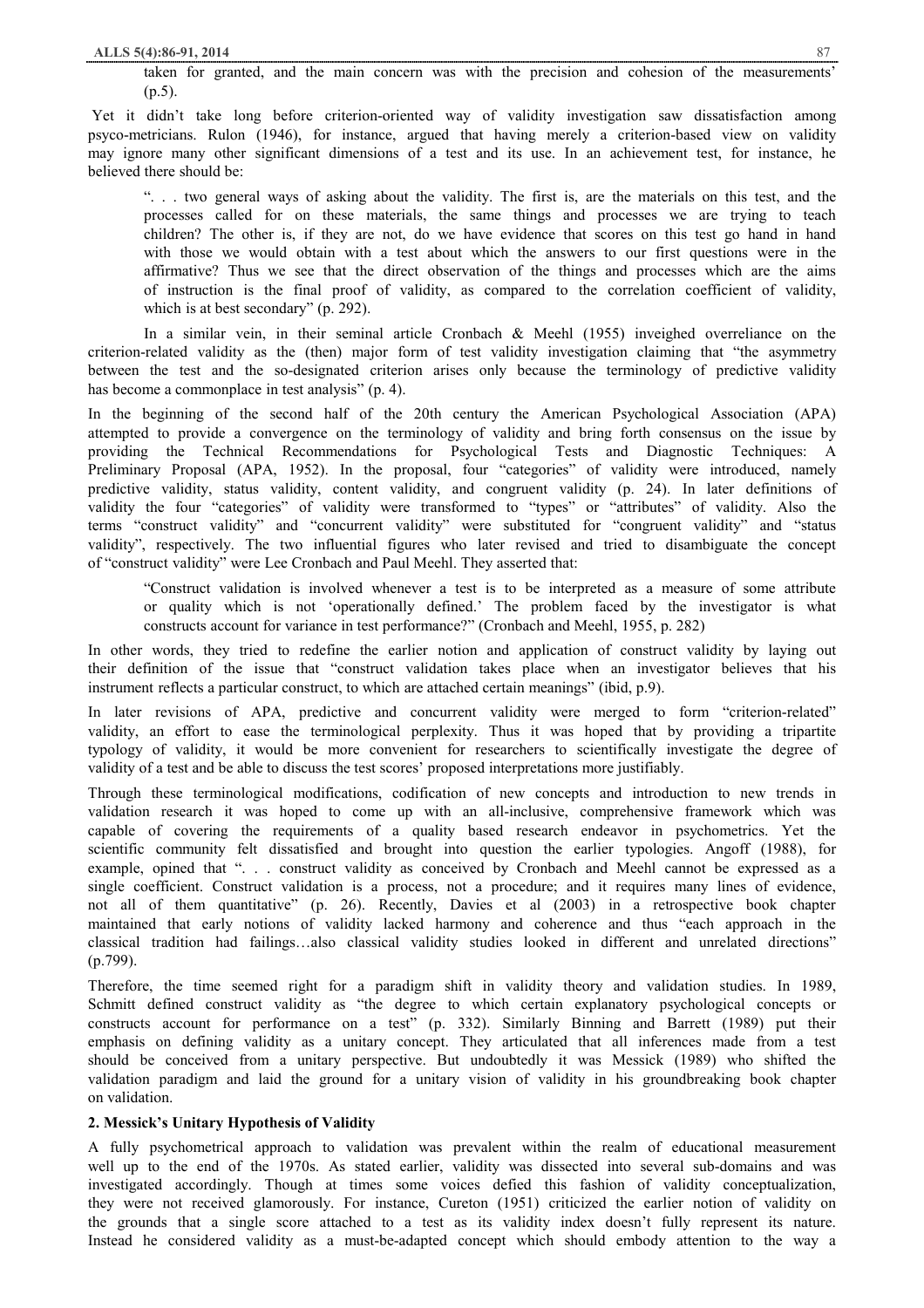test is used and interpreted. In the first edition of Educational Measurement, Cureton (1951) conceives of validity as an attribute of a test whose essential question is:

"…how well a test does the job it is employed to do. The same test may be used for several different purposes, and its validity may be high for one, moderate for another, and low for a third. Hence, we cannot label the validity of a test as "high" "moderate" or "low except for some particular purpose". (Cureton, 1951, p. 621)

Yet it was not until 1989 when Messick lay the foundation for a drastically different approach towards validity. Even now many consider Messick's validity statements as the most significant ones throughout the historical development of validation theory. For instance McNamara and Roever (2006) believe that:

"The most influential current theory of validity of relevance to language testing remains that developed by Samuel Messick in his years at Educational Testing Service, Princeton from the 1960s to the 1990s, most definitively set out in his much-cited 1989 article" (p. 12).

In his seismic article Messick (1989) openly attacks and challenges what he called the "disjunction between validity conception and validation practice" (p. 34). He maintained that "construct-related evidence undergirds not only construct-based inferences but content- and criterion-based inferences as well" (1989, p. 40). He also adds that the procedure involved in a validation study should be a fully systematic attempt which takes into account all scientific approaches:

"Test validation in the construct framework is integrated with hypothesis testing and with all of the philosophical and empirical means by which scientific theories are evaluated. Thus, construct validation embraces all of the statistical, experimental, rational, and rhetorical methods of marshaling evidence to support the inference that observed consistency in test performance has circumscribed meaning" (Messick, 1989, p. 41)

He, thus, goes on to put forth his reconceptualization of validity as "an integrated evaluative judgment of the degree to which empirical evidence and theoretical rationales support the adequacy and appropriateness of inferences and actions based on test scores or other modes of assessment"( Messick, 1989, p.13). In this oft-cited definition of validity, Messick shifts the view of validation from a product of test to interpretation of test score. Furthermore, Messick presents 'construct validity' as the underlying and core feature of any validation study with content and criterion related validity as merely two evidences, which can bolster the interpretations made about the test. He portrays his highly-quoted progressive matrix (table 1) which entails a four-way classification of validity, defined by the source of justification, which can be evidence- or consequence-based or both and the derived outcome or function of the testing that can include test interpretation or use, or both.

Messick's legacy has been his emphasis on the social consequences of a test and its impact on the individuals and the society at large (later labeled as consequential validity). This ideological change about test validity has exerted powerful influences over later frameworks of validation (e.g. socio-cognitive model or the argument-based model of validation). For instance, Weir's socio-cognitive model assumed such notions as washback, ethics and test administration procedures as indispensable issues from a validity study or the assessment use argument approach takes social beneficence as its key point of departure in any validation study (which will be more elaborated in the later sections).

| Table 1. Messick's Progressive Matrix of Construct Validation |  |  |  |  |
|---------------------------------------------------------------|--|--|--|--|
|---------------------------------------------------------------|--|--|--|--|

|                               | <b>Test Interpretation</b>                       | Test Use                                                                                        |
|-------------------------------|--------------------------------------------------|-------------------------------------------------------------------------------------------------|
| <b>Evidential Basis</b>       | <b>Construct Validity</b>                        | Construct Validity +Relevance/ Utility                                                          |
| Consequential<br><b>Basis</b> | <b>Construct Validity</b><br>+Value Implications | <b>Construct Validity</b><br>+Relevance/ Utility<br>+Value Implications<br>+Social Consequences |

Though Messick (1985, p.5) points out that there exists a unified, central query for test validation both in theory and practice, he assumes this issue to take on four various dimensions (i.e. construct validity, relevance or utility, value implications, and the social consequences) which relate to "evidence about, rationales for, interpretations of, and uses of a particular test in a specific social context" (Cumming, 2001, p. 6). Altogether, these four aspects constitute a 'progressive matrix' which is supposed to enable a systematic appraisal of a given test's construct validity.

## *2.1 Messick and Construct Validity*

The principle dimension of Messick's outline of validity is the construct validity. Historically construct validity has largely been used interchangeably with validity.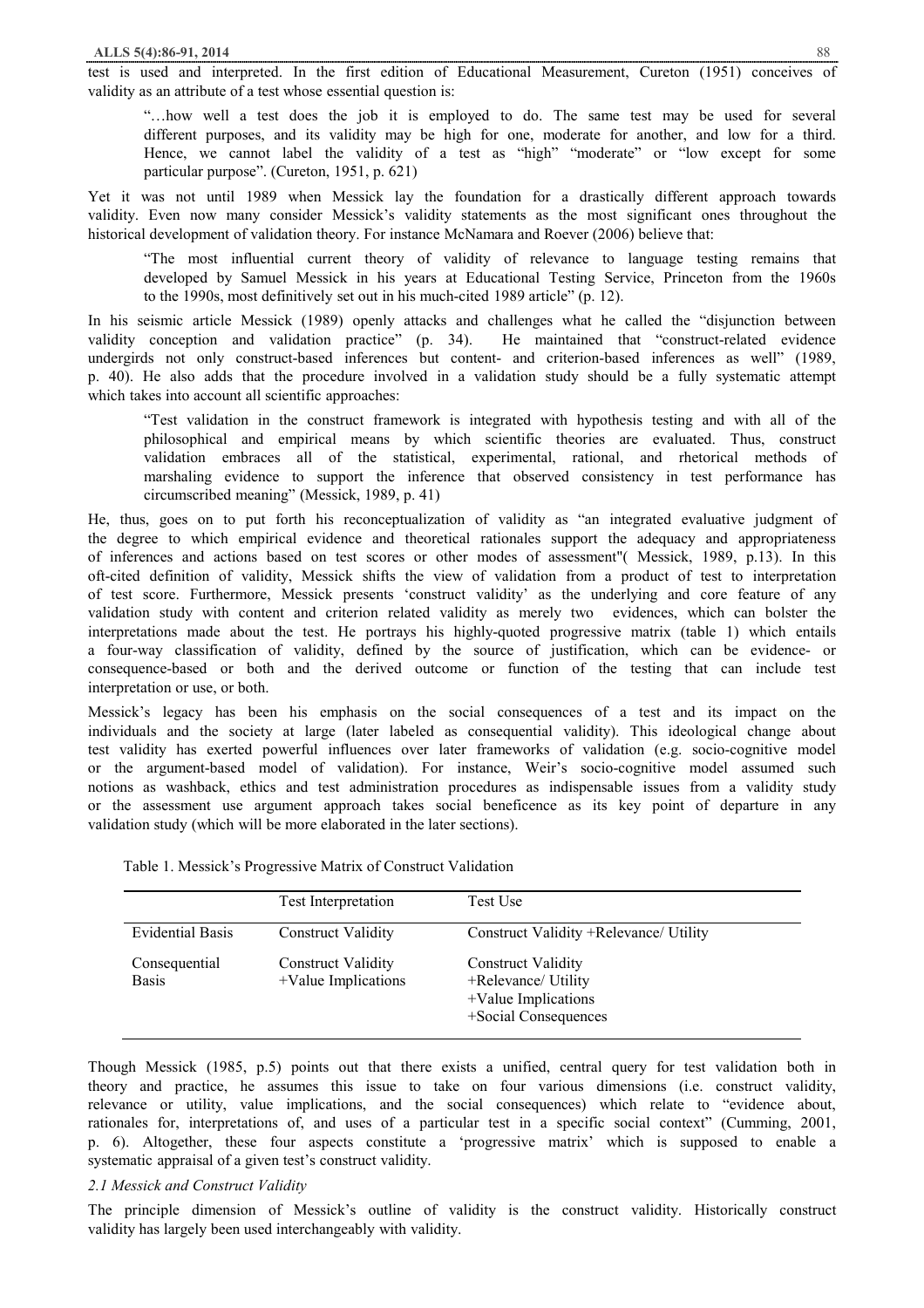#### **ALLS 5(4):86-91, 2014** 89

One of Messick's major breakthroughs in his validity layout is probably the demarcation that is set between different aspects that should be taken into account within any validity study. Messick defines construct validity as "setting out the nature of the claims that we wish to make about test takers and providing arguments and evidence in support of them" (McNamara and Roever, 2005). The other three cells in Messick's progressive matrix represent necessary evidences and rationale that should be elucidated prior to any decision making about the individuals. Briefly, Messick is highly desirous of "social usefulness" along with individual beneficence and "fairness" in his validity framework. Yet, though, they might appear theoretically attractive, Messick doesn't provide a procedure to guarantee these ideals are executed in a real testing condition. Hence, some scholars later proposed frameworks to avail Messick's model. McNamara and Roever (2005), for instance, set forth a diagram in order to systematically explore fairness (Figure 1). In this figure the relationships among test, construct and target with regards to the social and policy context at large has been explicated.



Figure 1. Inferential links for a fair decision making

For example, considering the two internationally renowned tests of English proficiency, namely TOEFL iBT and IELTS, it can be claimed that the decisions made about the test scores can be highly consequential for the stakeholders. Thus if we assume that one of these high-stakes tests is used for admitting applicants into a postgraduate program, we need to articulate our expectations from the successful test takers in the form of a construct (e.g. those who pass will be able to cope with the demands of communicating in a native language setting). Thence, the iterative path starts from designing the test (based on the proposed construct) towards obtaining the sample behavior (aka test performance) which by itself can be an indicator of the probable behavior (aka language proficiency) of the individual in the actual setting. Accordingly, a fairer decision can be made about the real language proficiency of the individual test taker. This ongoing iterative process can further continue to refine the test construct assumed initially for a fairer decision making process. It is to be noted that all these procedures should be conducted with regards to the socio-political context of the test and its social consequences.

### *2.2 Threats to Messick's Construct Validity*

Messick warns against two major sources of test invalidity, namely construct under-representation and construct irrelevant variance. Construct underrepresentation refers to the failure of a test to capture all the required features of a construct. Messick (1989) argues that "the breadth of content specifications for a test should reflect the breadth of the construct invoked in score interpretation" (p. 35). Therefore, a construct under-representative test is unlikely to measure the true abilities of the individuals according to the indicated construct.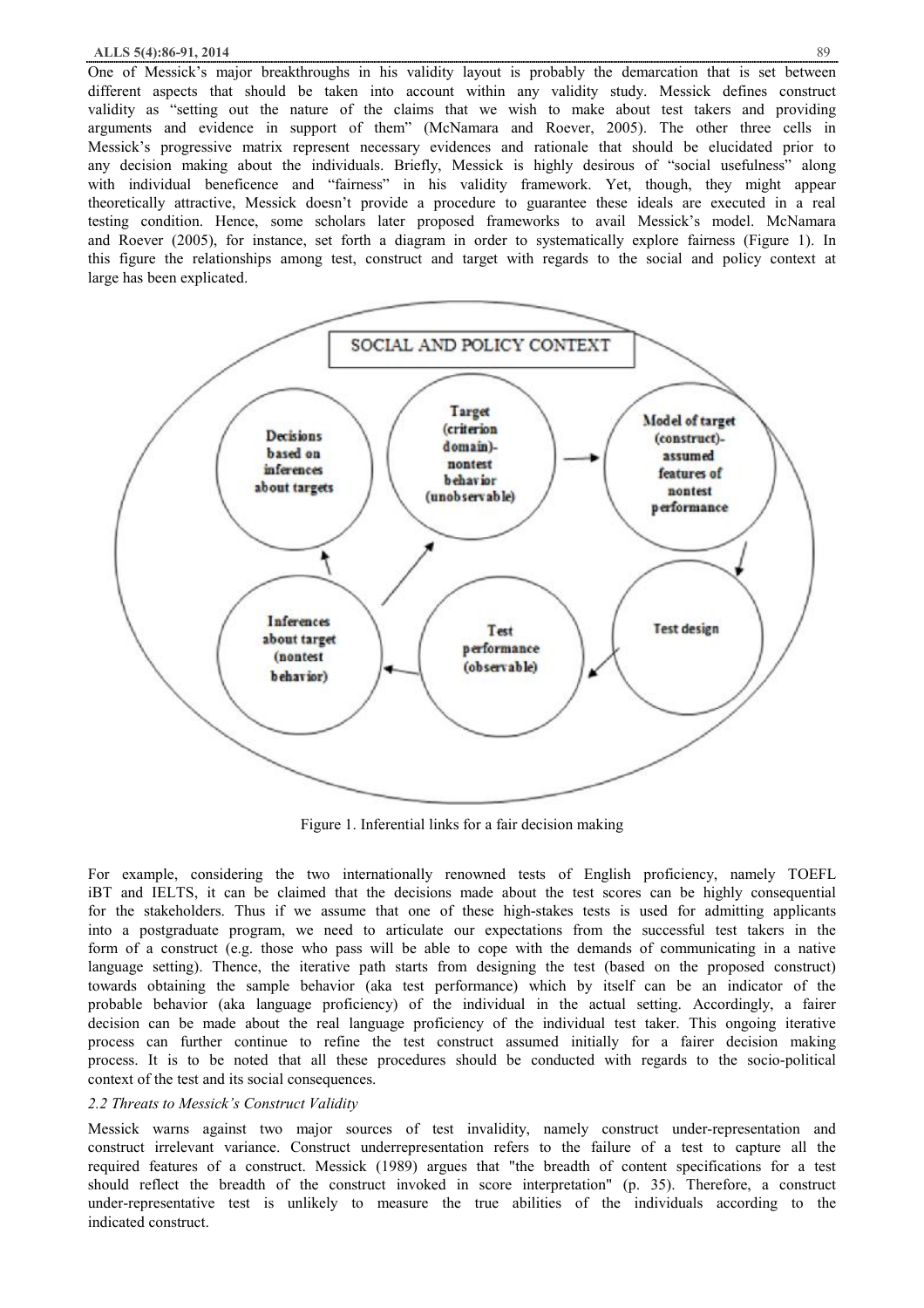On the other hand, construct irrelevant variance occurs when unrelated tasks, facets or dimensions to the construct creep into the test. The contamination (that could even be included inevitably) causes variance in test scores due to the inclusion of unwanted variables to the test. Construct irrelevant variance can take two forms, labeled as, "construct-irrelevant easiness" and "construct--irrelevant difficulty". As the terms imply, in construct irrelevant easiness extraneous variables cause the test taker to score higher compared with the normal condition, while in construct irrelevant difficulty the individual may obtain invalidly low scores due to inclusion of irrelevant tasks.

# *2.3 Criticisms Leveled at Messick's Unitary Validity*

Though Messic's unitary validity theory has been much influential in shaping the way educational assessment theoreticians and practitioners view the inquiry, it has also confronted a number of outcries. First, as Shepard (1997), Chapelle (1998), and Kunnan (2004) contend, Messick's theory ignores a clear approach to implementation of the concept. Messick (1989) admits that he considers the boundaries between different categories as not watertight, but rather "fuzzy". This fuzziness between different evidences required for interpretation of test score can be delusive in the real world context. A related concern, mentioned by McNamra and Roever (2006), is the natural question that may arise about "the relationship of the fairness oriented dimensions of the top line of the matrix to the more overtly social dimensions of the bottom line, a question it could be argued that Messick never resolved and remains a fundamental issue facing our field" (p. 12). In other words, Messick leaves us empty-handed for "a means of combining the various elements of his framework in a principled and meaningful way" (Davies et al, 1990, p. 67)

Another criticism levelled at Messick's unitary theory is what Fulcher and Davidson (2007) name as problem of "validity-as-interpretation mantra" (p. 279). They raise the question that "if a test is typically used for the same inferential decisions, over and over again, and if there is no evidence that it is being used for the wrong decisions, could we not speak to the validity of that particular test-as a characteristic of it?" (p. 279). Likewise, it's been asked if it wouldn't be more instinctive to consider validity as the feature of a test (which is also generalizable) than constraining the notion of validity only to the interpretation of a test in a given context and under certain circumstances.

## **3. Conclusion**

Finally, as Kane (2012) points out "the uniform model based on construct validity is elegant and conceptually rich and suggestive, but it is not easy to implement effectively, because it does not provide a place to start, guidance on how to proceed, or criteria for gauging progress and deciding when to stop" (p. 7) He further goes on to propose an argument-based approach to validation (aka interpretive argument framework) which, he maintains, is capable of addressing such limitations. Argument-based methods of validation (Cronbach, 1988) resort to the inferential reasoning model of Toulmin, a scholar in the field of logics in order to enable the practical implementation of the unitary view of validity in the real world of language assessment and testing.

# **References**

Binning, J. F., & Barrett, G. V. (1989). Validity of personnel decisions: A conceptual analysis of the inferential and evidential bases. *Journal of Applied Psychology*, *74*(3), 478.

Chapelle, C.A. (1998). Construct definition and validity inquiry in SLA research. In L. F. Bachman & A. D. Cohen (Eds.), *Second language acquisition and language testing interfaces* (pp. 32–70). Cambridge: Cambridge University Press.

Cronbach, L. J., & Meehl, P. E. (1955). Construct validity in psychological tests. *Psychological bulletin*, *52*(4), 281.

Cronbach, L. J. (1988). Five perspectives on validity argument. *Test validity*, 3-17.

Cumming, A. (2001). *Validation in language testing.* Multilingual Matters.

Cureton, E. F. (1951). Validity. In E. F. Lindquist (Ed.), *Educational measurement* (1st ed., pp. 621-694). Washington, DC: American Council on Education.

Davies, A. (1990). *Principles of language testing*. Oxford: Basil Blackwell.

Fulcher, G., & Davidson, F. (2007). *Language testing and assessment: An advanced resource book*. Routledge

Guilford, J. P. (1946). New standards for test evaluation. *Educational and psychological measurement*, *6*(4), 427-438.

Kane, M. (2012). Validating score interpretations and uses. *Language Testing*, *29*(1), 3-17.

Kelly, A. L. (Ed.). (1927). *Kelly's Directory of Hampshire, Wiltshire, Dorsetshire, the Isle of Wight and the Channel Islands*. Kelly's.

Kunnan, A. J. (2004). Language assessment from a wider context. Second Language Testing and Assessment, Part VI of E. Hinkel (ed.) *Handbook of Research in Second Language Teaching and Learning.* Mahwah, NJ: Erlbaum.

Lissitz, R. W. (Ed.). (2009). *The concept of validity: Revisions, new directions, and applications*. IAP.